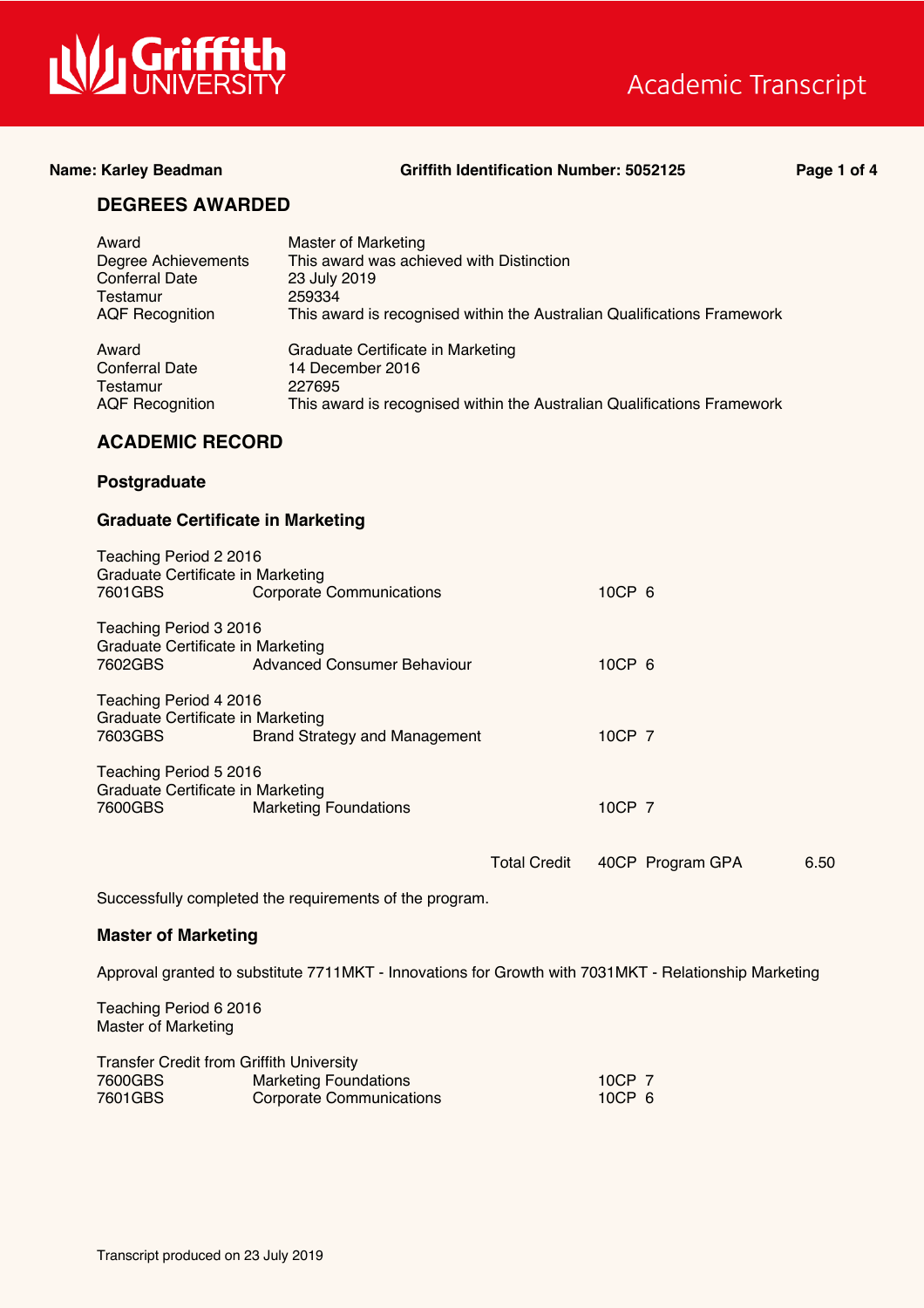

# Academic Transcript

| Name: Karley Beadman                                       |                                                                                      | <b>Griffith Identification Number: 5052125</b> |                  |                                | Page 2 of 4 |
|------------------------------------------------------------|--------------------------------------------------------------------------------------|------------------------------------------------|------------------|--------------------------------|-------------|
| 7602GBS<br>7603GBS                                         | <b>Advanced Consumer Behaviour</b><br><b>Brand Strategy and Management</b>           |                                                | 10CP 6<br>10CP 7 |                                |             |
| 7605GBS                                                    | <b>Services Marketing</b>                                                            |                                                | 10CP 7           |                                |             |
| Teaching Period 2 2017<br><b>Master of Marketing</b>       |                                                                                      |                                                |                  |                                |             |
| 7606MKT                                                    | International Marketing                                                              |                                                | 10CP 7           |                                |             |
| Teaching Period 6 2017<br><b>Master of Marketing</b>       |                                                                                      |                                                |                  |                                |             |
| 7611MKT                                                    | Market Research                                                                      |                                                | 10CP 5           |                                |             |
| Teaching Period 1 2018<br><b>Master of Marketing</b>       |                                                                                      |                                                |                  |                                |             |
| 7604MKT                                                    | <b>Integrated Marketing Commun</b>                                                   |                                                | 10CP 7           |                                |             |
| Teaching Period 5 2018<br>Master of Marketing              |                                                                                      |                                                |                  |                                |             |
| 7607MKT                                                    | Transfer Credit from Informal and Non-formal Learning<br>Digital and Interactive MKT |                                                | 10CP             |                                |             |
| Teaching Period 6 2018<br><b>Master of Marketing</b>       |                                                                                      |                                                |                  |                                |             |
| <b>Transfer Credit from Griffith University</b>            |                                                                                      |                                                |                  |                                |             |
| 7031MKT                                                    | <b>Relationship Marketing</b>                                                        |                                                | 10CP 7           |                                |             |
| 7609MKT                                                    | <b>Strategic Marketing</b>                                                           |                                                | 10CP 6           |                                |             |
| Teaching Period 3 2019<br><b>Master of Marketing</b>       |                                                                                      |                                                |                  |                                |             |
| <b>Transfer Credit from Griffith University</b><br>7033MKT | <b>Evaluating Marketing Perf</b>                                                     |                                                | 10CP 7           |                                |             |
|                                                            |                                                                                      |                                                |                  |                                |             |
|                                                            |                                                                                      |                                                |                  | Total Credit 120CP Program GPA | 6.55        |
|                                                            | Successfully completed the requirements of the program.                              |                                                |                  | Postgraduate GPA               | 6.44        |
| <b>Non Award</b>                                           |                                                                                      |                                                |                  |                                |             |
|                                                            |                                                                                      |                                                |                  |                                |             |
|                                                            | <b>Cross Institutional Study - Postgraduate</b>                                      |                                                |                  |                                |             |

Major : Undeclared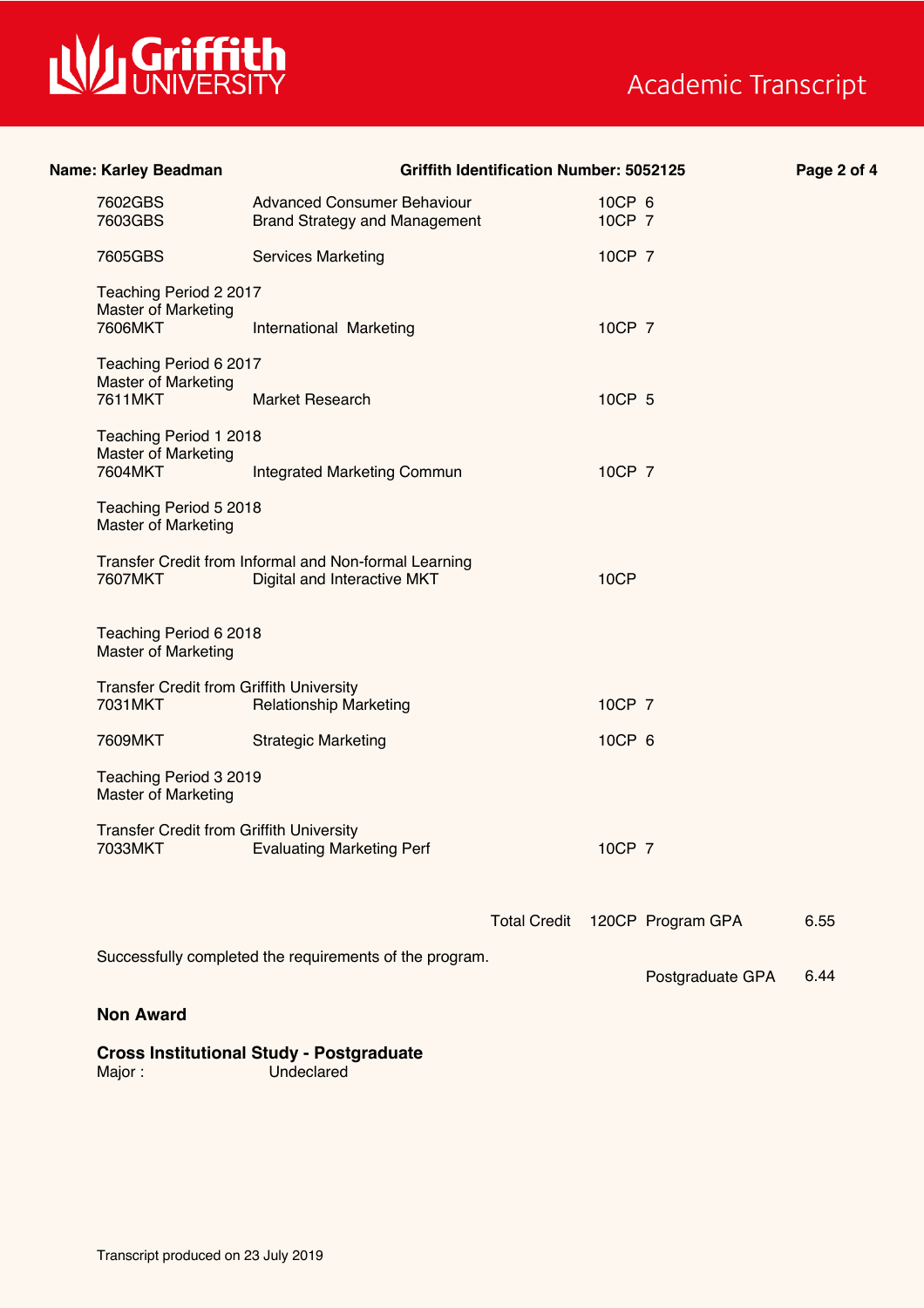

| Name: Karley Beadman                                                                                        | <b>Griffith Identification Number: 5052125</b> |                  | Page 3 of 4 |
|-------------------------------------------------------------------------------------------------------------|------------------------------------------------|------------------|-------------|
| Trimester 2 2018<br>Cross Institutional Study - Postgraduate                                                |                                                |                  |             |
| <b>Relationship Marketing</b><br>7031MKT                                                                    |                                                | 10CP 7           |             |
| Trimester 1 2019<br>Cross Institutional Study - Postgraduate<br><b>Evaluating Marketing Perf</b><br>7033MKT |                                                | 10CP 7           |             |
|                                                                                                             | <b>Total Credit</b>                            | 20CP Program GPA | 7.00        |
|                                                                                                             | <b>End of Transcript</b>                       | Non Award GPA    | 7.00        |
|                                                                                                             |                                                |                  |             |